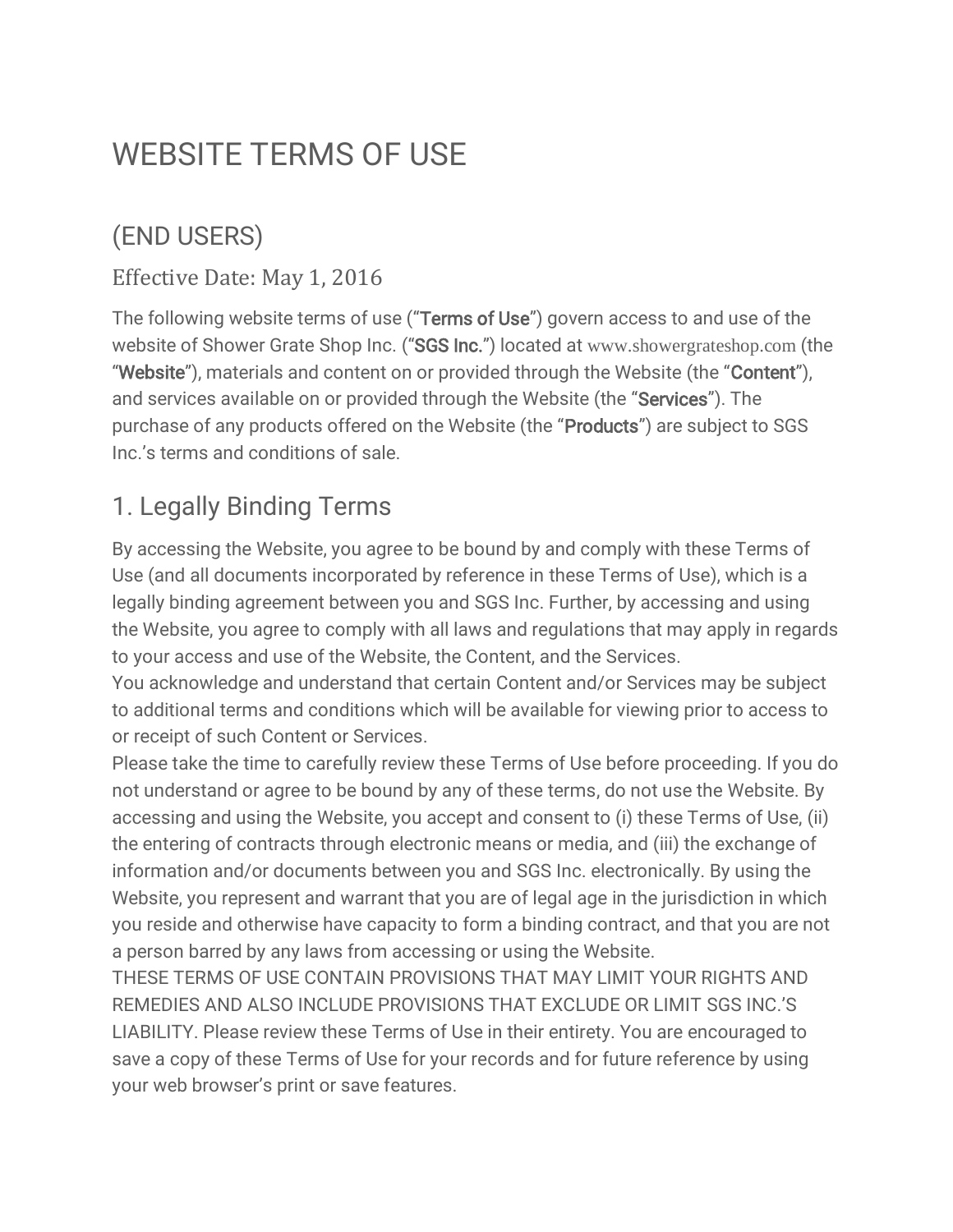### 2. Amendments

SGS Inc. may amend these Terms of Use from time to time in its sole discretion and may do so without notice to you. Any such amendments will take effect upon being posted on the Website. Your access to or continued use of the Website following any such change constitutes your unconditional agreement to comply with and be bound by these Terms of Use as amended. For this reason, you should review the effective date of these Terms of Use (which appears at the very top of this document) each time you access the Website and, if these Terms of Use have been revised since your last visit, you should review the revised Terms of Use which will apply to your visit and use of the Website, your access to and use of any Content and/or Services.

### 3. U.S. Website

Access to the Website is for the benefit of persons residing in the United States and Canada. If you are a resident of a country other than the United States or Canada, you should determine which SGS Inc. affiliate services your area and access such affiliate's website. Do not access the Website, download any Content, or use any Services if the foregoing is prohibited by applicable laws in the jurisdiction in which you reside.

### 4. Account

Access to certain features of the Website requires the creation of an account ("Account").

You hereby represent and warrant that all information you provide for your Account will be accurate, current, and complete. Further, you agree to update such information to the extent it becomes outdated or is otherwise no longer accurate or complete. At all times, you must only use your Account in a legal manner in compliance with the letter and spirit of these Terms of Use. You are solely responsible for the activity that occurs in regards to your Account. It is your responsibility to choose a secure password for your Account. Do not disclose such password or provide access to it; you are solely responsible and liable for loss or damage resulting from your failure to comply with the foregoing obligation. You may change your password at any time by updating your Account. You are prohibited from using any other user's account. If you recognize any unauthorized use of your password or your Account or any other breach of security, you

must immediately notify SGS Inc. in writing. All user IDs and passwords remain the sole property of SGS Inc., and your Account may be cancelled or suspended at any time by SGS Inc. without prior notice or any liability to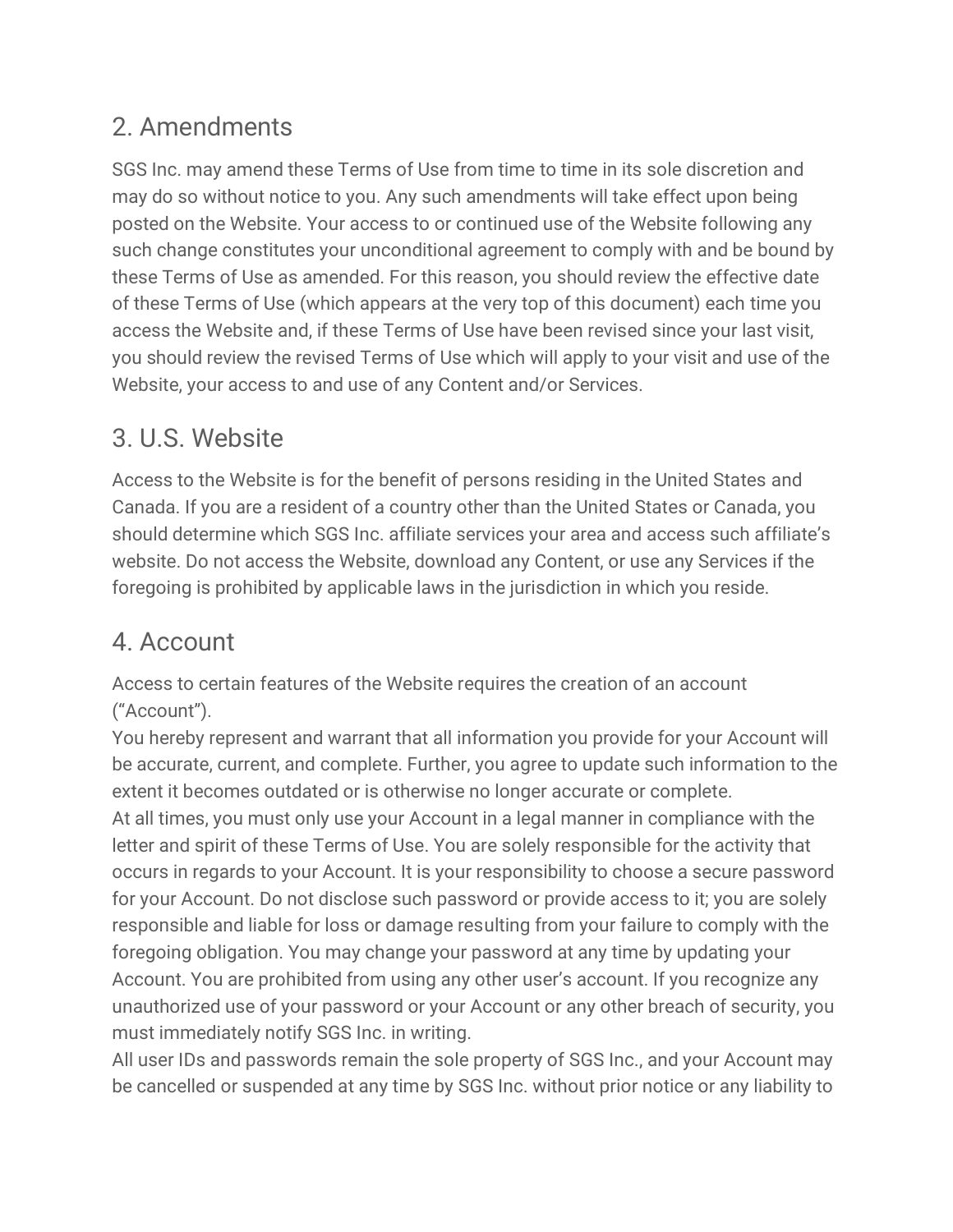you or any other person. Without any limitation to the generality of the foregoing, if SGS Inc., in its sole discretion, considers a password to be insecure or otherwise compromised, SGS Inc. may cancel the password and/or your Account, as applicable. You agree to promptly respond to all e-mail and other correspondence from SGS Inc. which requests or requires a response from you, including without limitation communications concerning complaints or concerns regarding your use of the Website and/or the use of your Account.

You hereby agree that by creating an Account or otherwise providing your contact information to SGS Inc., you consent that SGS Inc., its service providers, agents, and/or other parties initiating communications on its behalf, may contact you by telephonic, electronic, or other forms of communication, including but not limited to e-mail, voice call or text message (including non-marketing calls and text messages made using an automatic telephone dialing system or a prerecorded or artificial voice), fax or other means regardless of the format of the original inquiry.

### 5. No Agency, Franchise, Employment, Distribution or Similar Relationship

No agency, partnership, joint venture, employment, franchise, distribution, or similar relationship is intended or created by your agreement to these Terms of Use, by your access to and/or use of the Website, Services, and/or Content.

## 6. Ownership and Copyright

All Content including, without limitation, images, pictures, illustrations, drawings, product descriptions, product brochures, instruction manuals, logos, videos, and audio recordings, is protected by copyright owned exclusively by SGS Inc. or its licensors, as the case may be. SGS Inc. and its licensors reserve all rights, titles, and interests in and to the Content which are not expressly granted to you under these Terms of Use. The Content may only be used for your personal and non-commercial use and may not be copied, reproduced, republished, uploaded, posted, transmitted, distributed, or otherwise exploited in any way for any commercial purpose. Any modification of Content or use of Content for any other purpose is a violation of the copyrights and other proprietary rights. You are prohibited from using any Content on any other website or networked computer environment. Any rights to the Content not expressly granted herein are reserved.

SGS Inc.'s names, logos, and all related product names, tradenames, service marks, trademarks, design marks, and slogans are the property of and owned by Shower Grate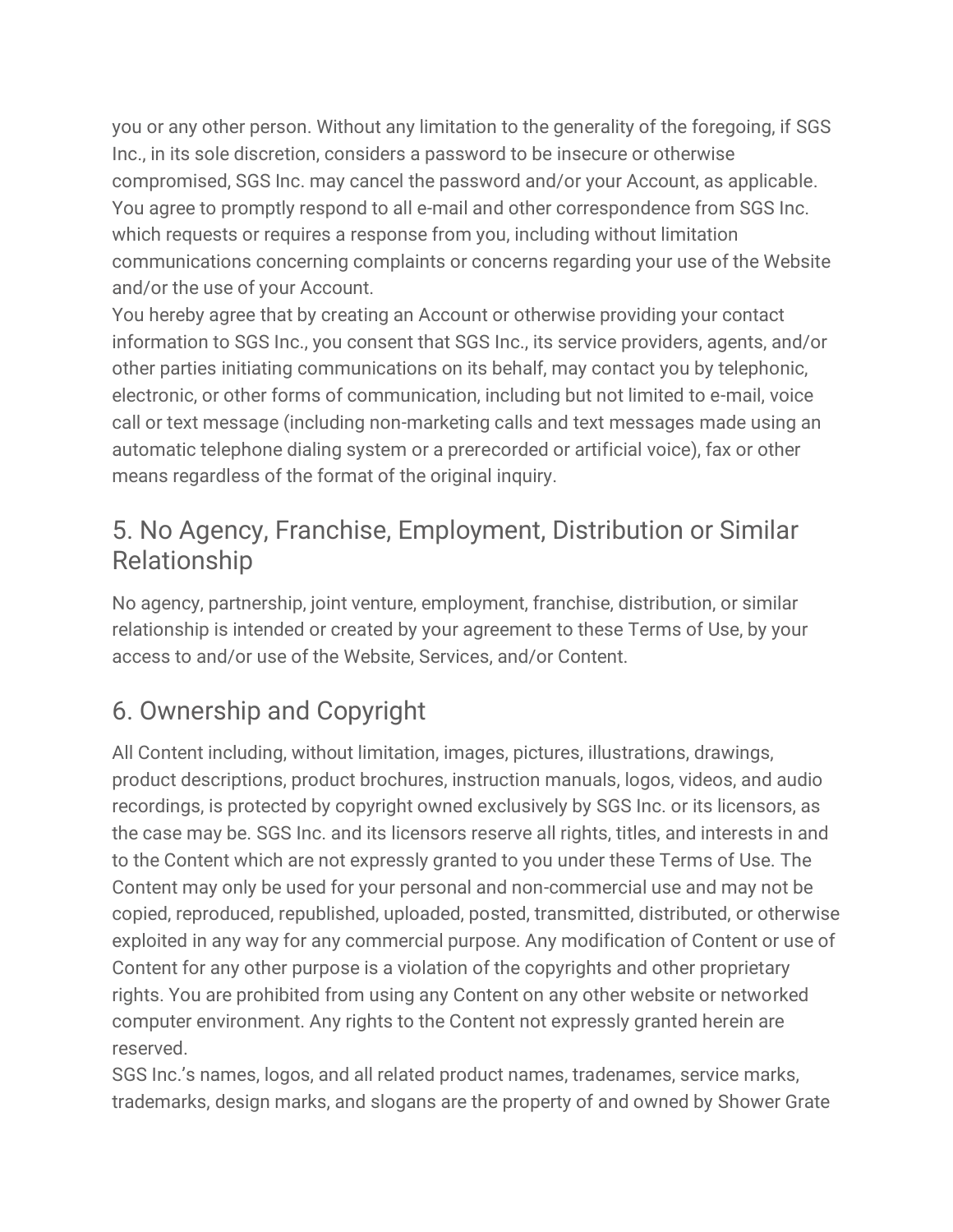Shop Inc. and are used in the United States and Canada under exclusive license by SGS Inc.

### 7. License

Under these Terms of Use, SGS Inc. grants you permission to temporarily download one copy of the Content solely for your personal, non-commercial use in the United States. SGS Inc. may amend or terminate this license at any time in its sole discretion. You acknowledge and understand that you are only being provided a limited license to the Content and that this license is subject to the following restrictions:

(a) You shall not modify the Content;

(b) You shall not use the Content for any commercial purpose;

(c) You shall not create derivative works of, reverse engineer, decompile, disassemble, adapt, translate, transmit, arrange, modify, copy, bundle, sell, sublicense, export, merge, transfer, adapt, loan, rent, lease, assign, share, scrape, host, publish, broadcast, publicly display, make available to any person, or otherwise use or exploit, whether directly or indirectly, the Content in whole or in part, in any form or by any means whatsoever, whether physical, electronic or otherwise;

(d) You shall not permit, allow, or do anything that would infringe, compromise or otherwise prejudice the proprietary rights of SGS Inc. or its licensors;

(e) You shall not allow any third party to access the Content;

(f) You shall not transfer the Content to another person or "mirror" the Content on any other server; and/or

(g) You shall not engage in the violation of any laws, third party rights, or published SGS Inc. policies.

This license shall automatically terminate if you violate any of these restrictions. Upon completion of your personal viewing and consultation of the Content, or on the termination of this license, you must destroy any downloaded Content in your possession, whether in electronic or printed format.

### 8. Personal Information

Personal information collected through the Website is subject to SGS Inc.'s online privacy policy (the "Online Privacy Policy"), accessible [here](https://showergrateshop.com/privacy-policy/). By accessing the Website, you consent to the collection, use, retention, disclosure and destruction of personal information as described in the Online Privacy Policy, as such policy may be amended by us from time to time in our sole discretion.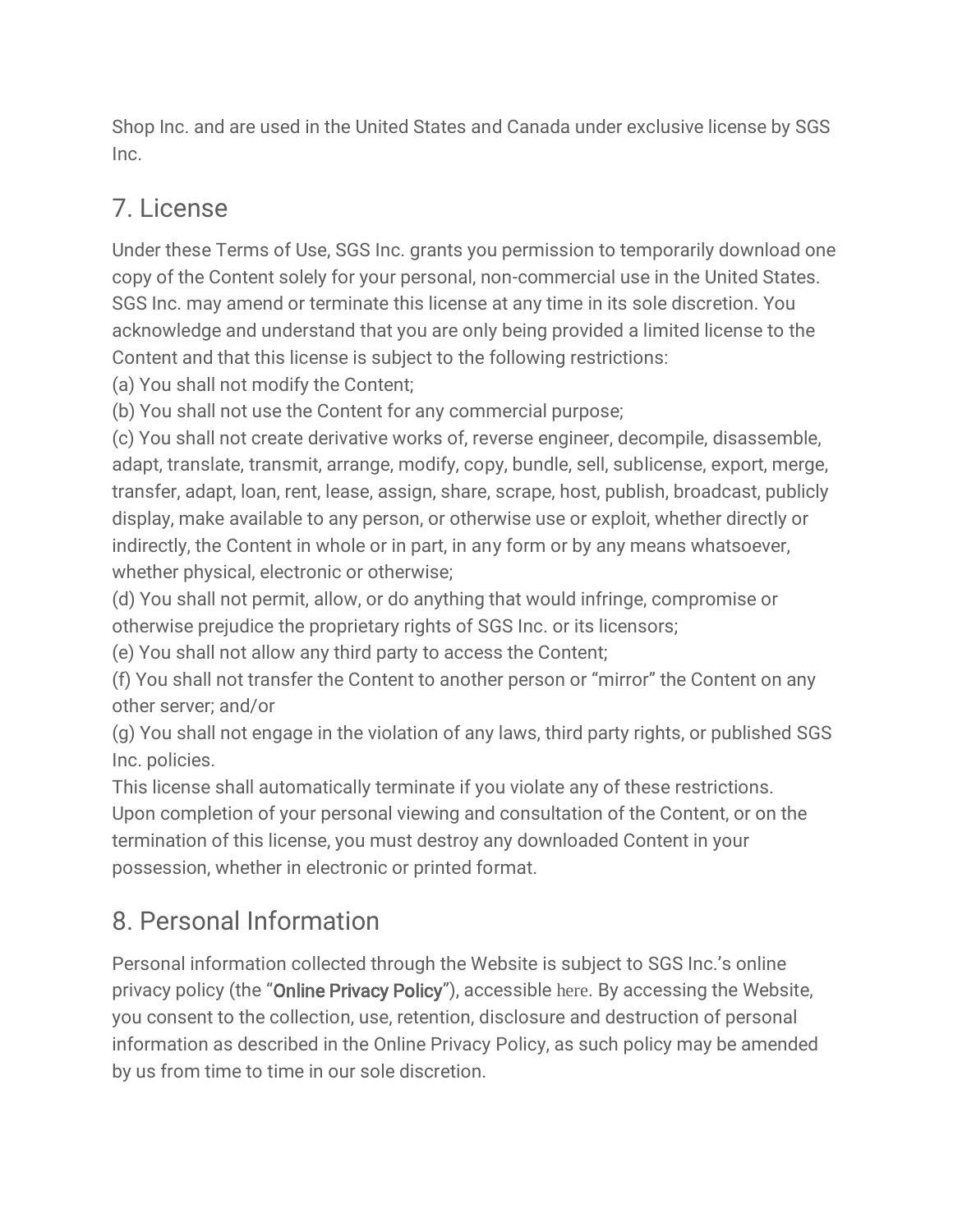### 9. User Generated or Supplied Comments and Content

When you submit ideas, concepts, inventions, know-how, techniques, comments, suggestions, and/or feedback (collectively, "User Comments") to the Website, the User Comments will become the exclusive property of SGS Inc. and SGS Inc. shall be entitled to collect, use, publish, retain, disclose, destroy, commercialize, and exploit the User Comments without restriction or obligation to pay any royalty or provide other consideration.

You hereby grant to SGS Inc. a perpetual, unrestricted, unlimited, royalty-free, worldwide, non-exclusive, irrevocable, transferable license to run, display, copy, reproduce, publish, bundle, distribute, market, create derivative works of, adapt, translate, transmit, arrange, modify, sublicense, export, merge, transfer, loan, rent, lease, assign, share, host, make available to any person, commercialize, exploit, or otherwise use any information or other content you provide on or through the Website or which is sent to SGS Inc. or any of its authorized dealers or distributors by email or other correspondence (collectively, "User Content"), for any purpose whatsoever. SGS Inc. shall not be subject to any obligations of confidentiality regarding any such information unless specifically agreed to by SGS Inc. in writing or required by law and SGS Inc. may freely grant sublicenses to User Content or any part thereof. You also grant to SGS Inc. the right to use your name and likeness in connection with any User Content that you provide.

You represent and warrant that you: (i) exclusively own any User Comments immediately prior to their submission through the Website; and (ii) have the unrestricted right to grant the license set out above in regard to the User Content.

### 10. Access Restrictions

The Website contains sections and areas that are restricted to SGS Inc. personnel, consumers, affiliates, service providers, distributors, and/or authorized SGS Inc. dealers. Access to certain sections and areas of the Website may also be restricted to end users who have created an Account. Therefore, not all pages and resources of the Website will be accessible to you. Notwithstanding the foregoing, access to the Website and all pages, Services and Content on the Website or accessible through the Website, and any revocation of any such previously provided access, is subject to SGS Inc.'s exclusive discretion. Unauthorized access may result in civil or criminal penalties as well as the exercise by SGS Inc. of any remedies or resources available to it under applicable laws.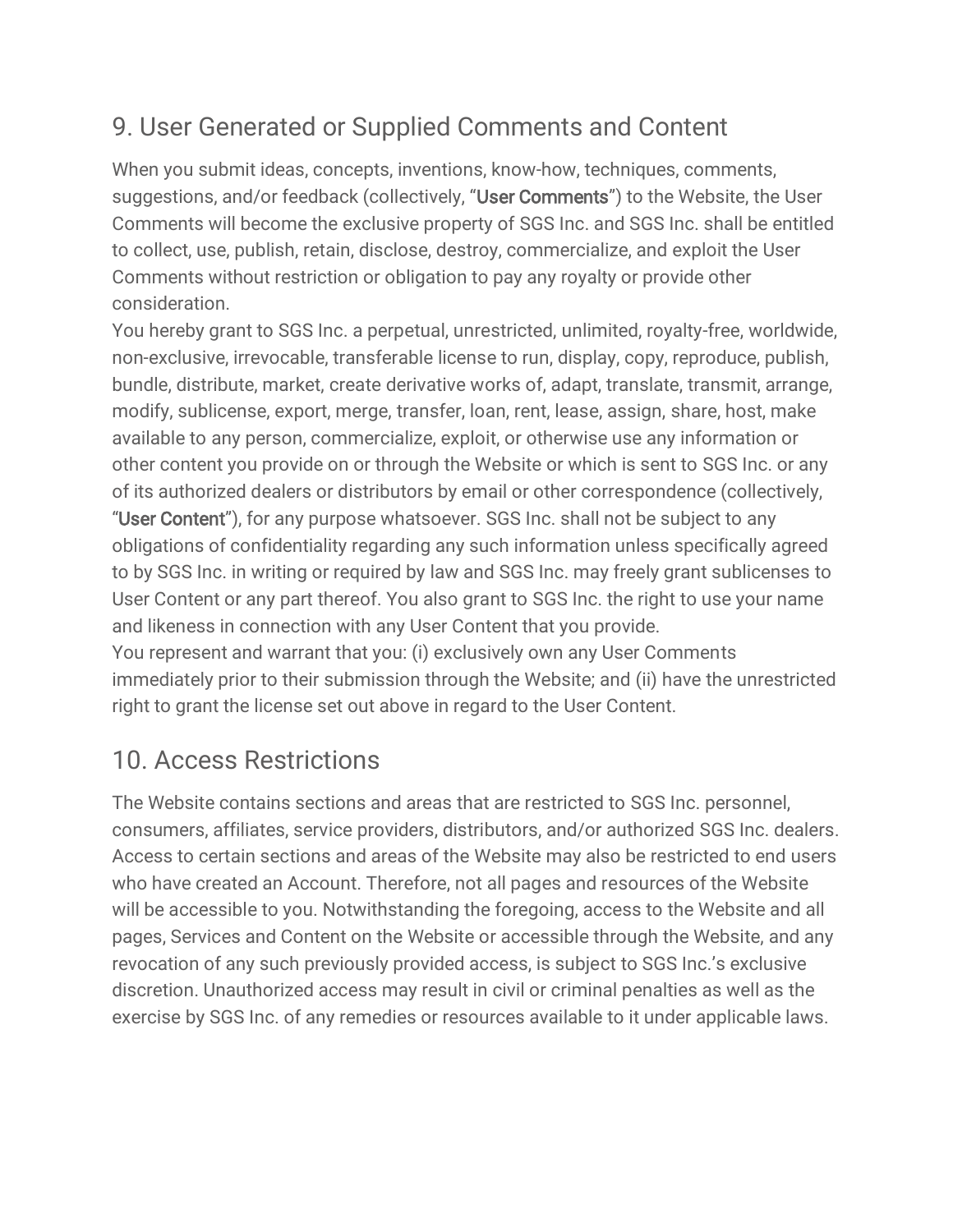### 11. Linked Websites

The Website contains hyperlinks to third party websites which are subject to their own respective terms and conditions of use and privacy policies. These hyperlinks are provided for convenience only. No warranties or representations are made as to third party websites, and any access to such third party websites is at your sole risk. SGS Inc. does not recommend or endorse access or use of any third party website or any content, product, service, or other subject matter associated with any third party website. SGS Inc. assumes no responsibility for the content, services and/or products available through any such third party website.

### 12. Inappropriate Conduct

You agree not to undertake any conduct that is illegal, abusive, or otherwise inappropriate including, without limitation, any of the following:

(a) posting material that is libellous, defamatory, obscene, pornographic, abusive, or threatening;

(b) posting personal information relating to any individual other than yourself;

(c) posting material in contravention of any contractual obligation or fiduciary duty;

(d) posting material that infringes any proprietary right of any third party including, without limitation, any intellectual property right;

(e) creating links to the Website from commercial websites;

(f) using any SGS Inc. trademark, service mark, or logo in any permitted links to the Website or Content;

(g) framing of the Website or of any Content in any form and by any method;

(h) attempting to access areas of the Website, or features and services of the Website, that you are not authorized to access;

(i) engaging in activities that violate federal, state, municipal, or international law, or advocating illegal activity;

(j) using the Website to facilitate unsolicited communications or solicitation schemes not expressly permitted by SGS Inc.;

(k) compromising the security of the Website or the facilities and/or resources used to operate the Website;

(l) attempting to gain unauthorized access to the Website or any private network that may be accessible through the Website, or to any Website account other than your own Account;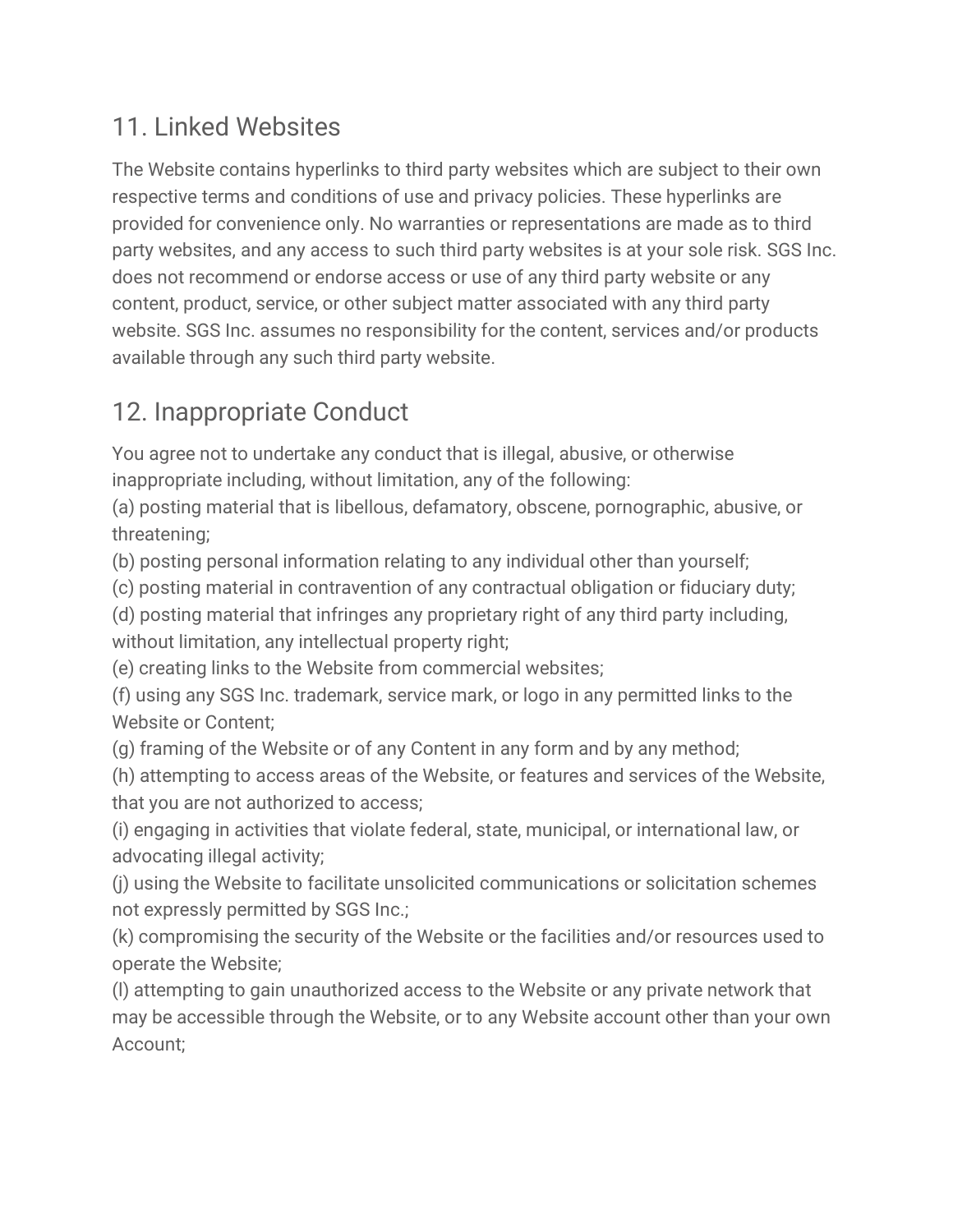(m) taking any actions that may impose, as determined by SGS Inc., an unreasonable or disproportionately large load on SGS Inc.'s facilities, systems, network, or telecommunications infrastructure;

(n) attempting to interfere with the proper functioning of the Website or any activities conducted on or throughout the Website;

(o) taking any measures or bypassing any automated exclusions or other measures SGS Inc. has implemented to restrict access to the Website or certain Website portions, features or services;

(p) using or launching any automated system, including without limitation, "robots," "spiders," or any other similar technological devices which access the Website or any Website resource;

(q) using Website communication systems, including but not limited to the "share" and/or "ask a question" features relating to any proposed project or product, for any commercial solicitation purposes or for any other purpose than SGS Inc.'s intended purpose of such feature;

(r) attempting to disrupt network services or services of the Website;

(s) attempting to disrupt network services or services of third party networks using the Website's internet access service or other services and/or features;

(t) attempting to access or collect third party personal information;

(u) attempting to access or collect SGS Inc.'s confidential information or confidential information of distributors, customers, and/or other dealers with which SGS Inc. has been entrusted;

(v) using the Website in any way that places an excessive burden on the Website's resources or infrastructure;

(w) interfering with other users' use of the Website; and

(x) engaging in the harvesting or collecting information about other users of the Website, including e-mail addresses.

Violation of the foregoing obligations may result in immediate suspension or termination of your Account without notice to you as well as criminal and civil penalties as well as the exercise by SGS Inc. of any remedies or resources available to it under applicable laws.

You agree that upon becoming aware of any inappropriate conduct or content on the Website, you shall report such conduct and/or content to SGS Inc. immediately.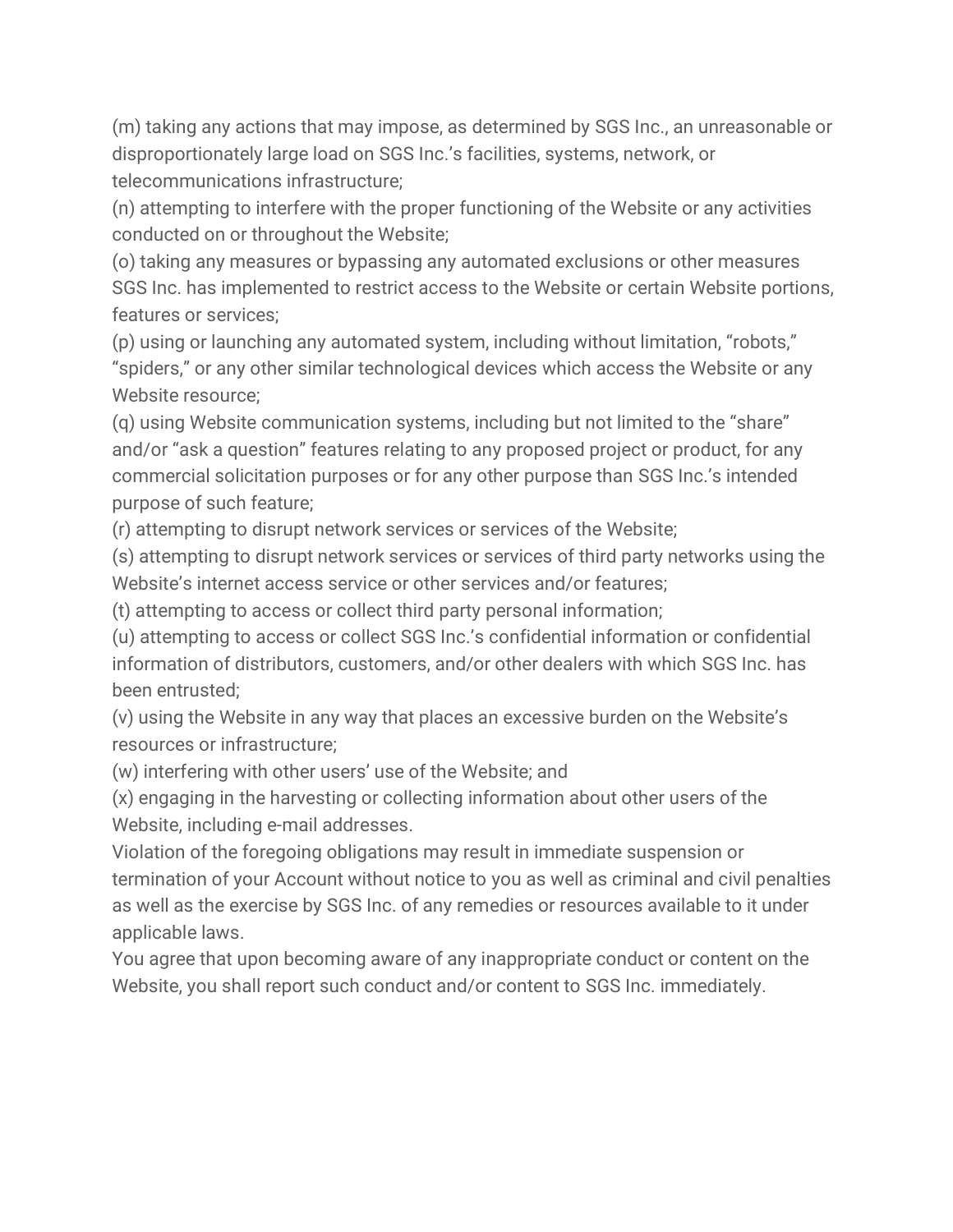#### 13. Disclaimers

THE WEBSITE, CONTENT AND SERVICES ARE PROVIDED ON AN "AS IS", "AS AVAILABLE" BASIS WITHOUT WARRANTIES OR CONDITIONS OF ANY KIND AND ACCESS TO AND USE OF ANY OF THE FOREGOING IS AT YOUR SOLE RISK. SGS INC. AND ITS AFFILIATES SPECIFICALLY DISCLAIM ANY IMPLIED WARRANTIES AND CONDITIONS OF ANY KIND IN REGARD TO THE WEBSITE, CONTENT, AND SERVICES INCLUDING, WITHOUT LIMITATION, THOSE RELATING TO MERCHANTABILITY, QUALITY, FITNESS FOR A PARTICULAR PURPOSE, COMPLIANCE WITH APPLICABLE LAWS, CURRENCY, ACCURACY, AVAILABILITY, RELIABILITY, UNINTERRUPTED USE, ERROR FREE USE (OR THAT ERRORS WILL BE CORRECTED), SAFETY, SECURE ACCESS, SECURE USE, SECURITY, MALWARE-FREE STATE, RELIABILITY, CONFORMITY WITH LEGAL REQUIREMENTS, AND NON-INFRINGEMENT OF THIRD PARTY RIGHTS, TO THE MAXIMUM EXTENT PERMITTED BY LAW. WITHOUT LIMITATION TO THE GENERALITY OF THE FOREGOING, SGS INC. MAKES NO WARRANTY IN REGARD TO THE ACCURACY OF ANY PRICING, DESCRIPTION OR PICTURES OF PRODUCTS SHOWN ON THE WEBSITE, AND THE COLOR OF PRODUCTS, AS SHOWN ON THE WEBSITE. SGS INC. IS UNDER NO OBLIGATION TO MONITOR OR UPDATE THE CONTENT. THE CONTENT MAY BE CHANGED OR REMOVED BY SGS INC. WITHOUT NOTICE TO YOU. SGS INC. IS NOT RESPONSIBLE FOR ANY CONTENT OR INFORMATION THAT YOU MAY FIND UNDESIRABLE OR OBJECTIONABLE. ACCESSING THE CONTENT FROM STATES OR TERRITORIES WHERE IT MAY BE ILLEGAL TO DO SO IS A VIOLATION OF THESE TERMS OF SERVICE.

YOU ACKNOWLEDGE AND UNDERSTAND THAT CERTAIN PROCEDURES, PROCESSES, PRACTICES, METHODS, METHODOLOGIES, APPROACHES, TECHNIQUES AND INVENTIONS FORMING PART OF THE CONTENT MAY RESULT IN PROPERTY DAMAGE, PERSONAL INJURY AND/OR DEATH (AND ARE NOT A SUBSTITUTE FOR PROPER TRAINING OR A SUBSTITUTE FOR CONSULTATION OR USE OF DULY QUALIFIED PROFESSIONALS) AND THAT YOU ARE SOLELY RESPONSIBLE FOR DETERMINING WHETHER THE FOREGOING ARE APPROPRIATE HAVING REGARD TO THE CIRCUMSTANCES AT HAND, AND FOR ENSURING THAT ADEQUATE SAFETY AND OTHER PRECAUTIONS ARE IN PLACE IN TERMS OF THE DELIVERY, EXECUTION OR REALIZATION OF THE FOREGOING. YOU ACKNOWLEDGE AND UNDERSTAND THAT LEGAL REQUIREMENTS IN TERMS OF RENOVATION AND CONSTRUCTION PROJECTS VARY FROM ONE JURISDICTION TO ANOTHER AND MAY CHANGE WITH THE PASSING OF TIME. YOU ARE SOLELY RESPONSIBLE FOR ENSURING THAT THE INFORMATION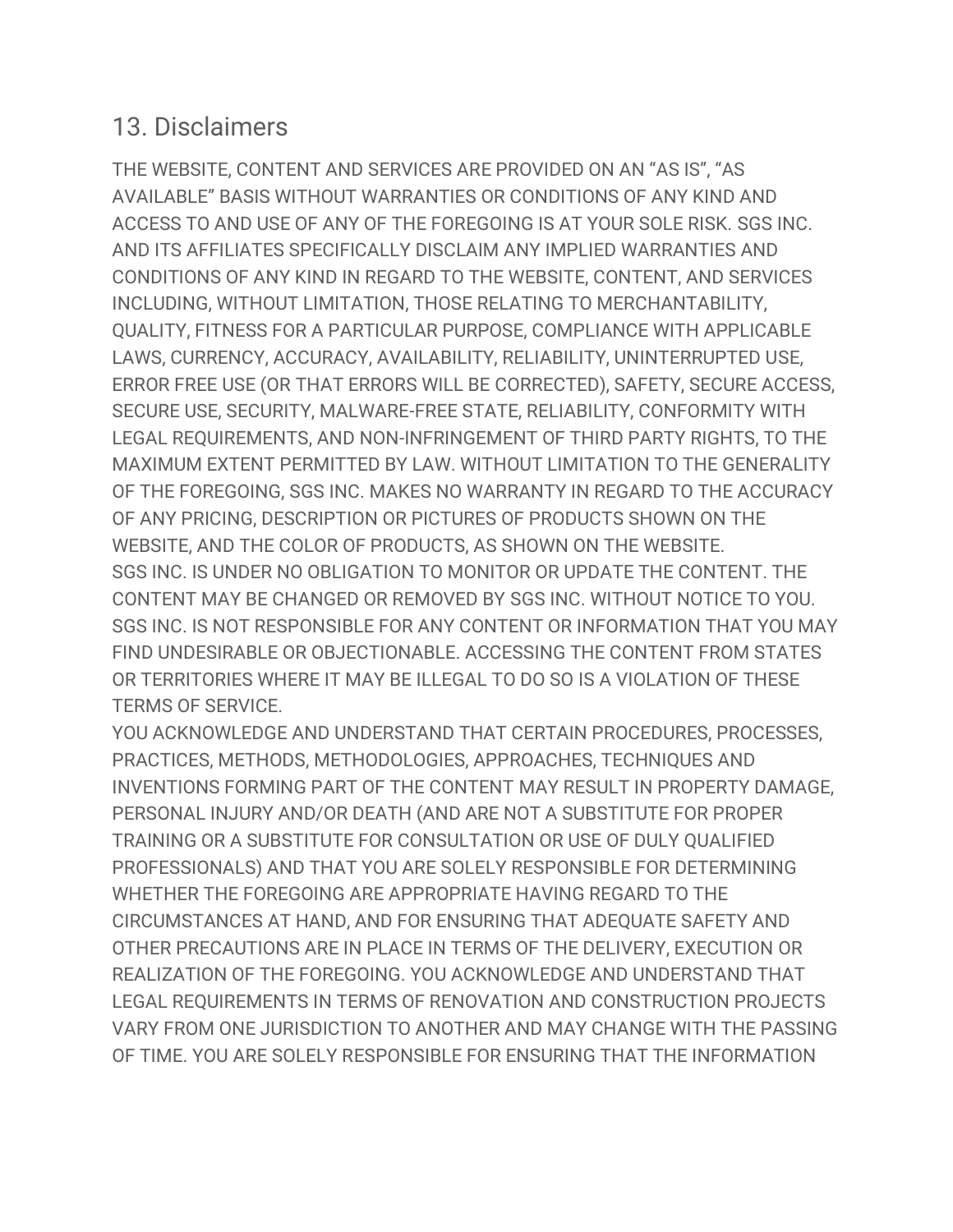#### EMBEDDED IN ANY CONTENT IS CONSISTENT WITH ANY REQUIREMENTS UNDER APPLICABLE LAWS AND REGULATIONS, AND IS CURRENT AND UP-TO-DATE.

The information and opinions expressed in any forum on the Website (including those for product reviews) are those of their respective authors and are not made, confirmed or endorsed by SGS Inc. (or its affiliated or related entities), its distributors and/or authorized dealers. Furthermore, neither SGS Inc. nor its affiliated or related entities or its content providers are responsible or liable in any manner and to any extent to any person or entity whatsoever with respect to use or reliance on such Content.

SGS Inc. is not required to assess or otherwise determine the validity or legitimacy of any complaints or demands that it may receive regarding any Content, including, without limitation, any User Comments or User Content, before SGS Inc. takes any remedial action that it considers, in its sole discretion, to be appropriate.

SGS Inc. and its affiliates assume no responsibility or liability for the deletion or failure to store or provide access, or to properly store or provide access, to any Content (including, without limitation, any User Comments and User Content).

THROUGH YOUR USE OF THE WEBSITE AND SERVICES, YOU MAY HAVE THE OPPORTUNITY TO ENGAGE IN COMMERCIAL TRANSACTIONS WITH THIRD PARTIES. ALL SUCH TRANSACTIONS ARE AT YOUR SOLE RISK. SGS INC. IS NOT A PARTY TO ANY SUCH TRANSACTIONS AND DISCLAIMS ANY AND ALL LIABILITY REGARDING ALL SUCH TRANSACTIONS.

You are solely responsible for implementing safeguards to protect your computer system and data and you are solely responsible for the entire cost of any service, repairs or corrections necessary as a result of the use of the Website, Content, or Services. You assume the entire risk in downloading or otherwise accessing any Content or other materials obtained from SGS Inc., the Website or third parties as part of the Services. ALTHOUGH THE WEBSITE USES ENCRYPTION IN REGARDS TO THE HANDLING OF PERSONAL OR SENSITIVE INFORMATION, THERE IS NO GUARANTEE THAT SUCH INFORMATION AND TRANSACTIONS ON THE WEBSITE OR ON THE INTERNET WILL BE MAINTAINED CONFIDENTIAL AND SECURE. THE USE OF THE WEBSITE, SERVICES, AND/OR THE CONTENT IS AT YOUR SOLE RISK. YOU ACKNOWLEDGE AND CONFIRM THAT THIS SECTION 13 CONSTITUTES AN ESSENTIAL AND MATERIAL PROVISION OF THE AGREEMENT BETWEEN YOU AND SGS INC. AND THAT IN THE ABSENCE OF THE PROTECTION PROVIDED TO SGS INC. PURSUANT TO THIS PROVISION, SGS INC. WOULD NOT HAVE PROVIDED YOU WITH ANY RIGHT OR OTHER BENEFIT IN REGARDS TO THE WEBSITE, CONTENT, SERVICES AND/OR PRODUCTS.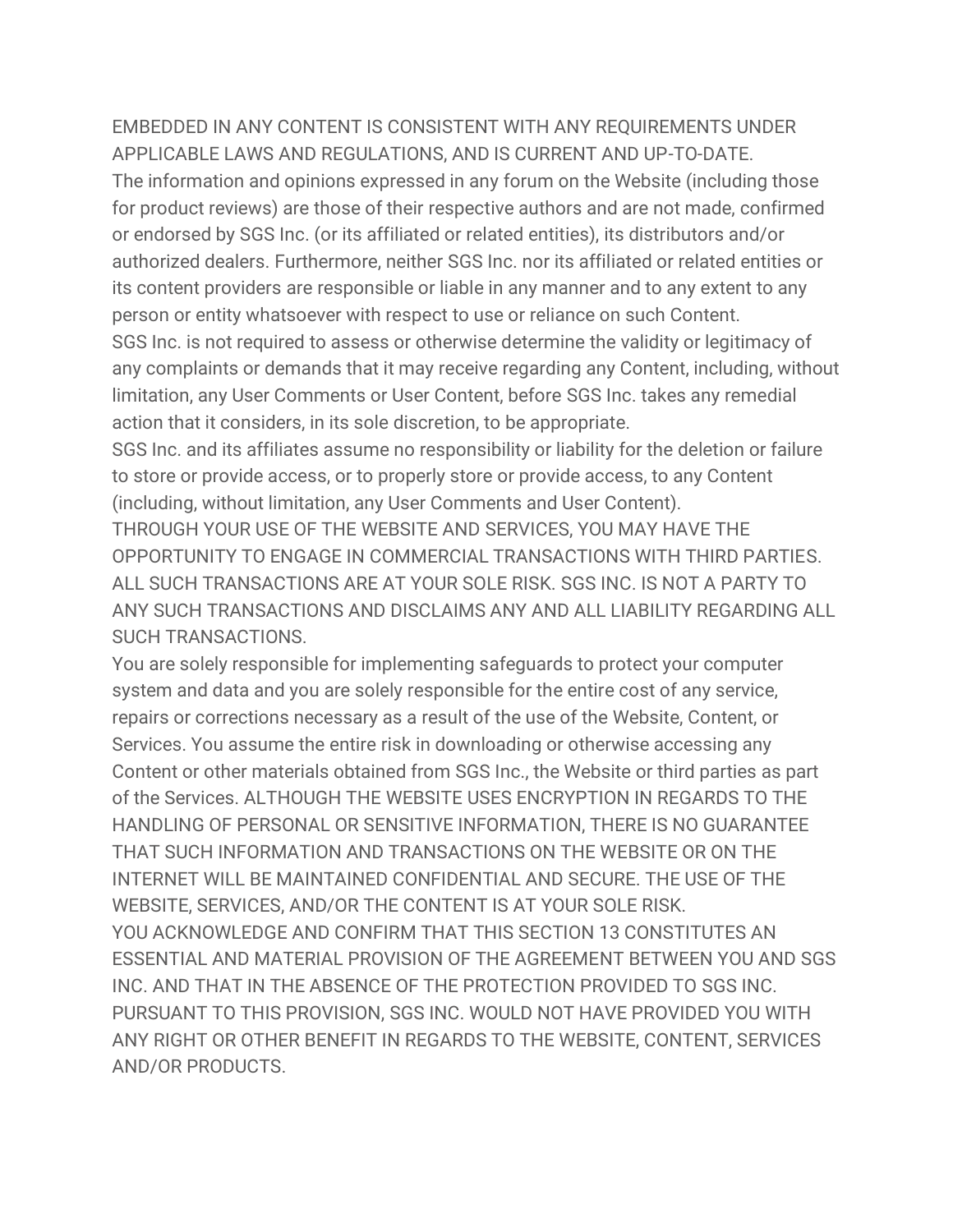PLEASE NOTE THAT CONSUMER PROTECTION LAWS MAY EXCLUDE OR LIMIT THE APPLICATION OF THE FOREGOING DISCLAIMER AND THAT IN SUCH CIRCUMSTANCES THIS SECTION 13 MAY NOT APPLY TO YOU OR MAY APPLY WITH CERTAIN MODIFICATIONS SO THAT IT COMPLIES WITH THE LAWS THAT APPLY IN THE JURISDICTION IN WHICH YOU RESIDE.

### 14. Exclusions; Limitation of Liability

SGS INC., ITS PARENT, ITS AFFILIATES, ITS DISTRIBUTORS AND ITS AUTHORIZED DEALERS TOGETHER WITH EACH OF THEIR RESPECTIVE DIRECTORS, EMPLOYEES, CONTRACTORS, SERVICE PROVIDERS, AGENTS, LICENSORS, AND OTHER REPRESENTATIVES (COLLECTIVELY, THE "SGS INC. RELEASED PARTIES") WILL NOT BE LIABLE FOR ANY INDIRECT, INCIDENTAL, CONSEQUENTIAL, PUNITIVE, OR SPECIAL DAMAGES YOU OR ANY THIRD PARTY MAY SUFFER IN RELATION TO THE WEBSITE, CONTENT, SERVICES, AND/OR PRODUCTS AND THE OTHER SUBJECT MATTER OF THESE TERMS OF USE (AND ANY DOCUMENT INCORPORATED BY REFERENCE IN THESE TERMS OF USE), INCLUDING, WITHOUT LIMITATION, LOST PROFITS, LOSS OF REVENUE, LOSS OF BUSINESS OPPORTUNITY, WORK STOPPAGE, FAILURE TO REALIZE EXPECTED SAVINGS, LOSS OF REPUTATION, DEPRECIATION OF GOODWILL, LOSS OF USE, AND LOST DATA, EVEN IF A SGS INC. RELEASED PARTY HAS BEEN ADVISED OF THE POSSIBILITY OF SUCH DAMAGES OR CLAIMS. THE MAXIMUM LIABILITY OF THE SGS INC. RELEASED PARTIES FOR DIRECT DAMAGES RELATING TO THE WEBSITE, CONTENT, AND/OR SERVICES WILL NOT EXCEED TEN DOLLARS (\$10) IN THE AGGREGATE.

The foregoing exclusions and limitations will apply notwithstanding any failure of essential purpose of any remedy and are fundamental elements of the bargain between SGS Inc. and you.

YOU ACKNOWLEDGE AND CONFIRM THAT THIS SECTION 14 CONSTITUTES AN ESSENTIAL AND MATERIAL PROVISION OF THE AGREEMENT BETWEEN YOU AND SGS INC. AND THAT IN THE ABSENCE OF THE PROTECTION PROVIDED TO SGS INC. PURSUANT TO THIS PROVISION, SGS INC. WOULD NOT HAVE PROVIDED YOU WITH ANY RIGHT OR OTHER BENEFIT IN REGARDS TO THE WEBSITE, CONTENT, SERVICES, AND/OR PRODUCTS.

PLEASE NOTE THAT APPLICABLE LAWS IN THE STATE IN WHICH YOU RESIDE MAY EXCLUDE OR LIMIT THE APPLICATION OF THE FOREGOING EXCLUSION AND LIMITATION OF LIABILITY AND THAT IN SUCH CIRCUMSTANCES, THIS SECTION 14 MAY NOT APPLY TO YOU OR MAY APPLY WITH CERTAIN MODIFICATIONS SO THAT IT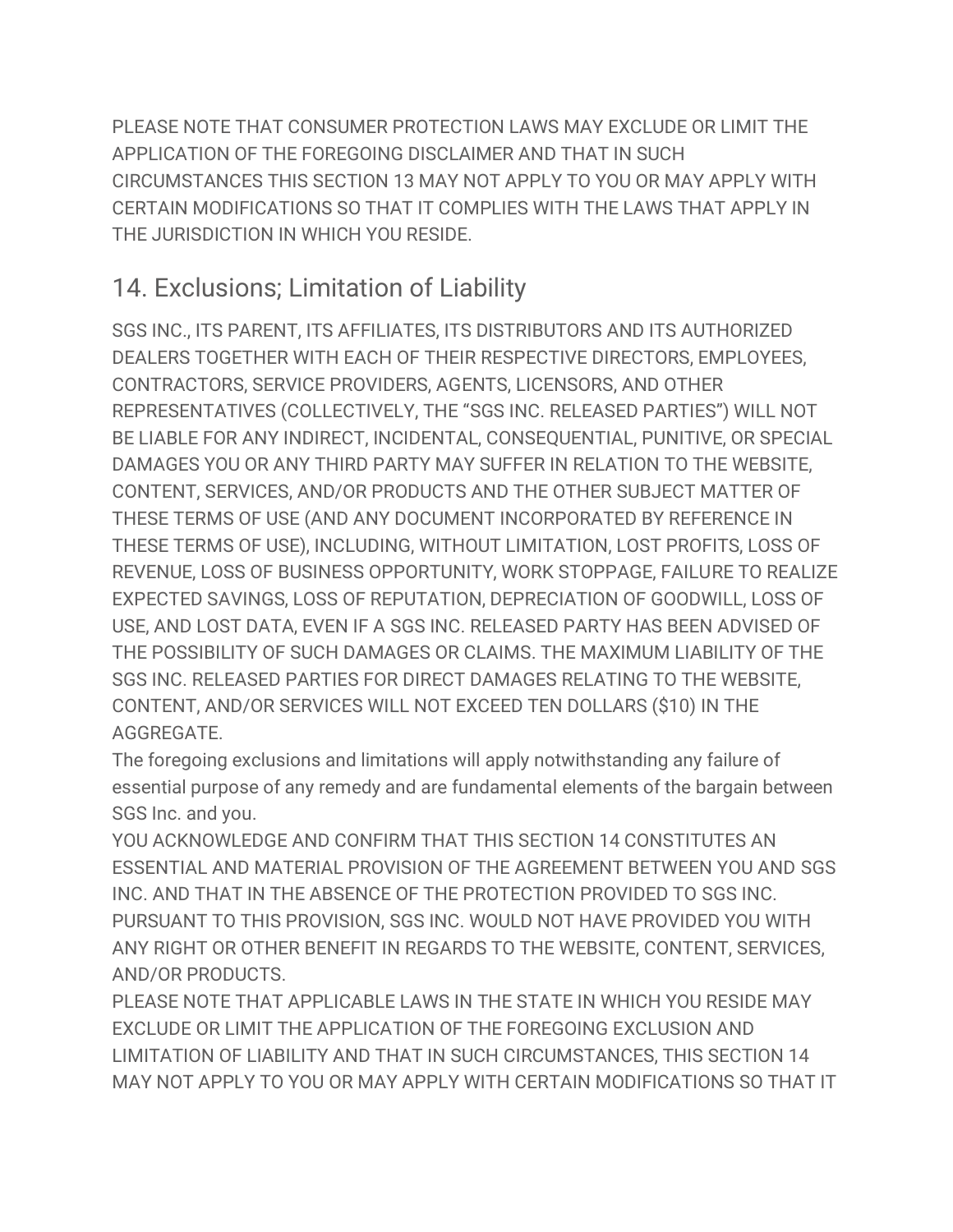COMPLIES WITH THE LAWS THAT APPLY IN THE JURISDICTION IN WHICH YOU RESIDE.

#### 15. Indemnification

You agree to defend, indemnify, and hold harmless the SGS Inc. Released Parties from and against any and all losses, actions, claims, damages, costs, and expenses (including, without limitation, legal fees, expert fees, and disbursements) (collectively, "Damages") arising from or related to: (i) your use of the Website (regardless as to whether or not such use is permitted under these Terms of Use), including, without limitation, any User Comments and/or User Content you submit or post on the Website; (ii) your use of any Content, Services, and/or Products; (iii) any remanufacture, modification, or other change in the design or function of any Product or Product labeling; and/or (iv) your failure to update any information you have provided to SGS Inc. (including any information in your Account).

You represent and warrant that you hold the account corresponding to any telephone number and any email address that you provide to SGS Inc. or that you have the account holder's permission to use such telephone number and email address. You agree to defend, indemnify, and hold harmless the SGS Inc. Released Parties (including any party initiating communications on their behalf) from and against any and all Damages (including those related to or arising under the Telephone Consumer Protection Act) arising from, related to, or caused in whole or in part by (i) your provision of a telephone number or email address that you are not authorized to provide or (ii) your failure to notify SGS Inc. if you change your telephone number or email address. SGS Inc. reserves the right, in its sole discretion, to assume the exclusive defense and control of any matter subject to indemnification by you. In all events, you shall cooperate fully in the defense of any indemnified claim.

### 16. Termination

SGS Inc. may, in its sole discretion, terminate your rights under these Terms of Use with or without cause. SGS Inc. may terminate your rights under these Terms of Use without notice if you fail to comply with any of its terms or conditions. Any such termination by SGS Inc. will be in addition to and without prejudice to other rights and remedies as may be available to SGS Inc., including injunctive relief and other equitable remedies. You may terminate your Account by providing written notice of such termination to SGS Inc. Termination of your Account may take up to five (5) business days to take effect. Termination of your Account will not limit or otherwise qualify the application of these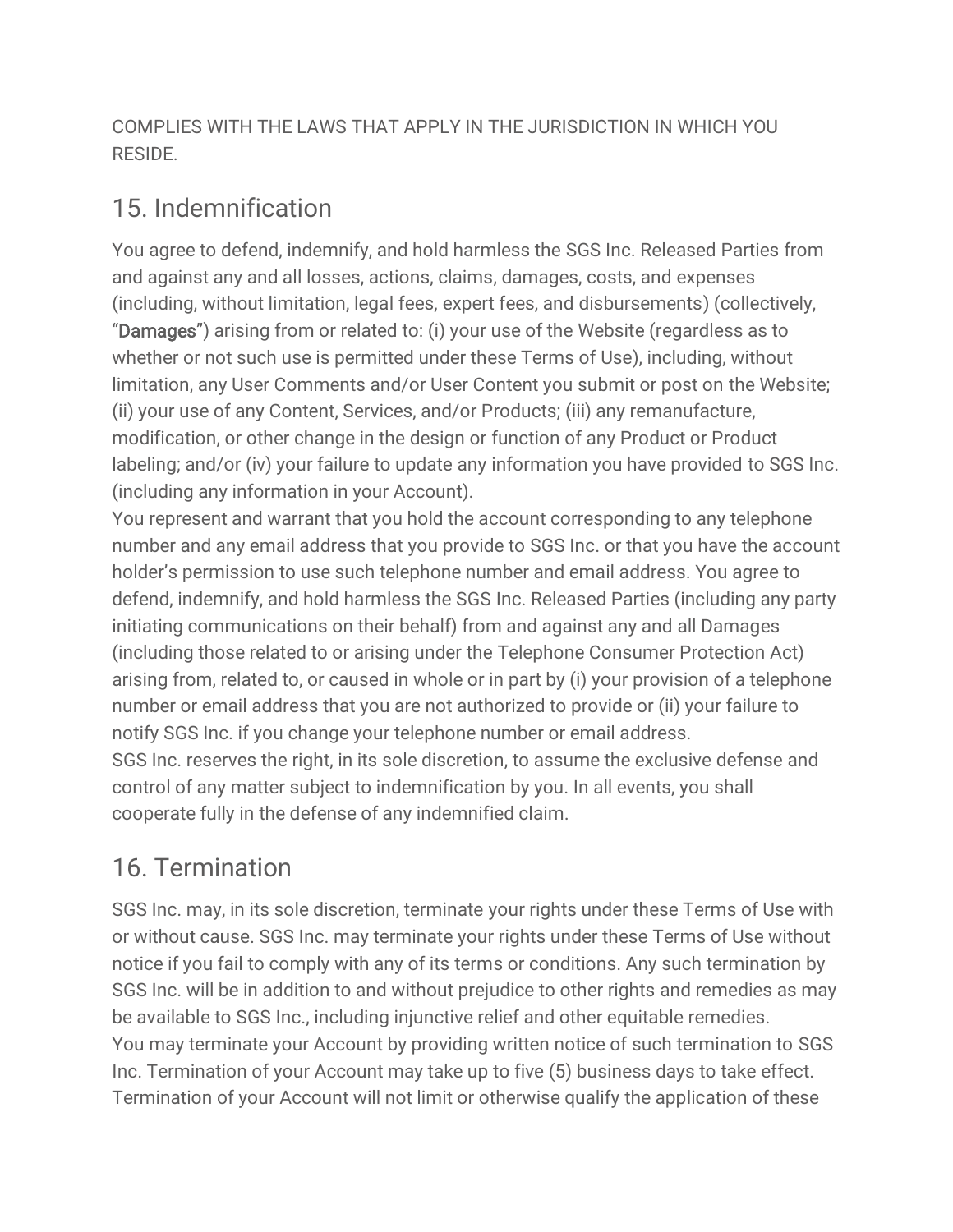Terms of Use to the extent you continue to access and use the Website, Services, and/or Content following such termination. SGS Inc. may retain information related to your Account, including, without limitation, personal information, in the event of potential litigation, to comply with its obligations under applicable laws or to the extent otherwise permitted under applicable laws.

Upon termination of your rights under these Terms of Use, all licenses granted to you under these Terms of Use will forthwith terminate and you must securely and permanently delete all Content in your possession or under your control. The disclaimers, exclusion of liability, limitation of liability, ownership and copyright, effect of termination, interpretation, license you have granted to SGS Inc. regarding your User Content, the representations and warranties you provide, and the indemnity provision of these Terms of Use will survive the termination of these Terms of Use.

### 17. Notices

You may communicate with SGS Inc. via e-mail, postal mail, telephone, and/or the Website. SGS Inc. may issue notices to you via these various channels, including by sending e-mail to an address you provide to SGS Inc. You agree that such notices shall have legal effect. You also agree that any notices sent by e-mail satisfy any requirement that notices be provided in writing. You may have the right to withdraw your consent to receive certain electronic communications, and, when required by law, SGS Inc. will provide you with paper copies upon request. You may make such a request via [any of the channels listed above]. If you withdraw your consent, SGS Inc. reserves the right to terminate your rights to use the Website. To receive, access, and retain the notices that SGS Inc. sends via e-mail, you must have Internet access and a computer or device with a compatible web browser. You will also need software capable of viewing files in PDF format. Your device or computer must have the ability to print (or download and store) e-mails and PDF files. By accepting these Terms of Use, you confirm that you are able to receive, access, and retain the notices that SGS Inc. may send.

### 18. Governing Law

Any claim relating to the Website, Services, Content, or Products will be governed by the laws of the State of New York without regard to its conflict of law provisions. In the event of a dispute between you and SGS Inc., you agree to submit to the nonexclusive jurisdiction of the United States District Court for the Southern District of New York or, if such court would not have jurisdiction over the matter, then only in a New York state court sitting in the Borough of Manhattan, City of New York.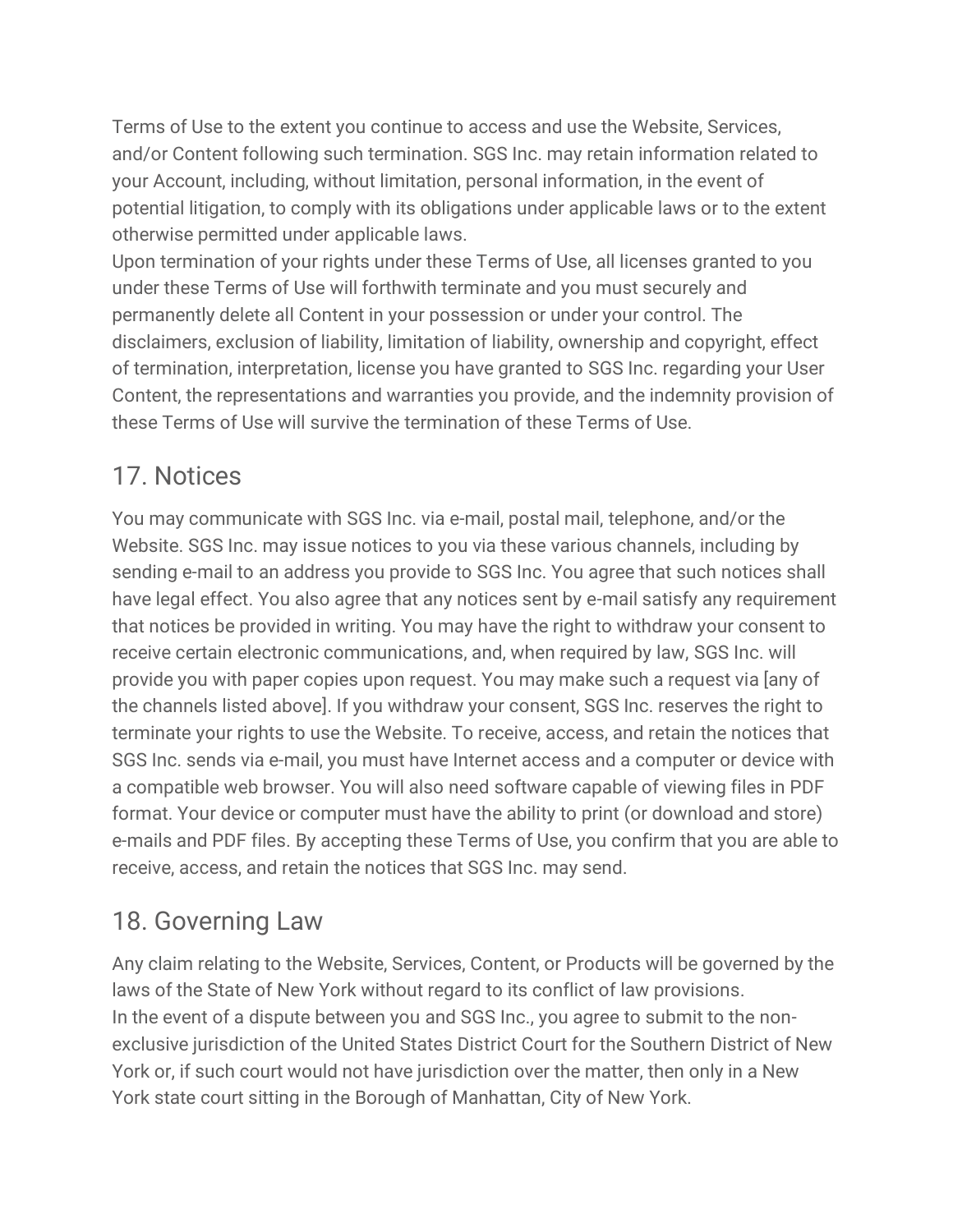You hereby waive any right you may have to: (i) a trial by jury; and (ii) the commencement of or participation in any class action against any SGS Inc. Released Party related to the Website, Services, Content, Products, and/or these Terms of Use and, where applicable, you also agree to opt out of any class proceedings against SGS Inc. The foregoing provision may not be enforceable pursuant to the laws in the jurisdiction in which you reside and, in such cases, the provision will be modified to comply with applicable laws.

### 19. Interpretation

The division of these Terms of Use into sections and the insertion of headings are for convenience of reference only and shall not affect the construction or interpretation of these Terms of Use. In these Terms of Use, words importing the singular number include the plural and vice versa; words importing gender include all genders; and words importing persons include individuals, sole proprietors, partnerships, corporations, trusts and unincorporated associations, and any other entity.

### 20. Entire Agreement

The agreement formed by these Terms of Use, as these may be amended from time to time (and supplemented by any document incorporated by reference in these Terms of Use, including the Online Privacy Policy), and any and all other legal notices and policies on the Website, constitute the entire agreement between you and SGS Inc. with respect to access to and use of the Website, Services, and Content, and the other subject matter of these Terms of Use (and any documents incorporated by reference in these Terms of Use).

### 21. Waiver

No waiver of any provision of these Terms of Use will be binding on SGS Inc. unless executed by SGS Inc. in writing. No waiver of any of the provisions of these Terms of Use will be deemed to be or will constitute a waiver of any other provision (whether or not similar) nor shall such waiver constitute a continuing waiver unless otherwise expressly provided.

## 22. Severability

Any provision of these Terms of Use (or portion of a provision) which is held by a court of competent jurisdiction to be illegal, invalid, or unenforceable in such jurisdiction will,